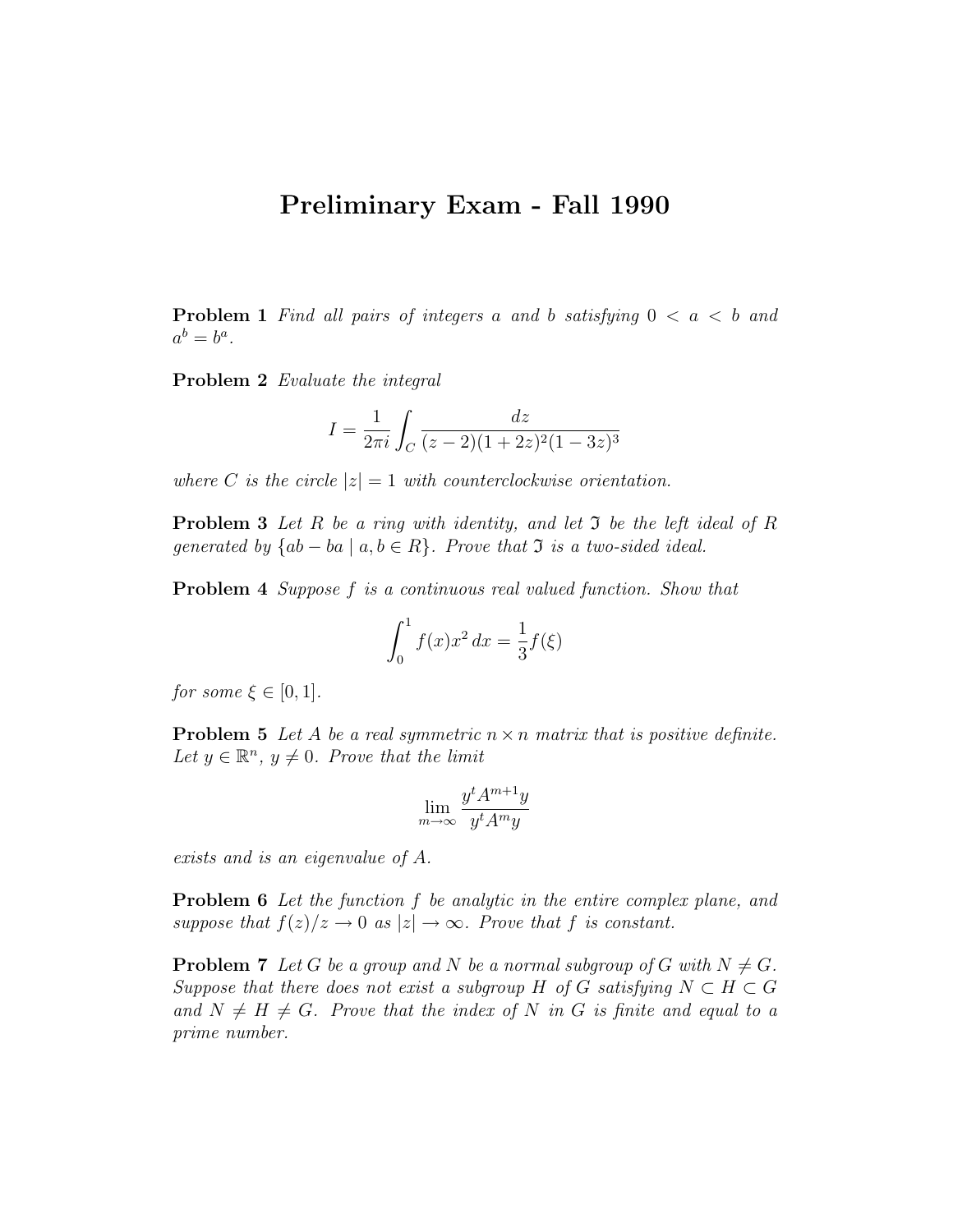**Problem 8** Let f be a continuous real valued function satisfying  $f(x) \geq 0$ , for all x, and

$$
\int_0^\infty f(x) \, dx < \infty.
$$

Prove that

$$
\frac{1}{n} \int_0^n x f(x) \, dx \to 0
$$

as  $n \to \infty$ .

**Problem 9** Let  $\mathbb{R}^3$  be 3-space with the usual inner product, and  $(a, b, c) \in \mathbb{R}^3$ a vector of length 1. Let W be the plane defined by  $ax + by + cz = 0$ . Find, in the standard basis, the matrix representing the orthogonal projection of  $\mathbb{R}^3$ onto W.

Problem 10 Determine the Jordan Canonical Form of the matrix

$$
\begin{pmatrix} 1 & 2 & 3 \ 0 & 4 & 5 \ 0 & 0 & 4 \end{pmatrix}.
$$

Problem 11 Suppose that f maps the compact interval I into itself and that

$$
|f(x) - f(y)| < |x - y|
$$

for all  $x, y \in I$ ,  $x \neq y$ . Can one conclude that there is some constant  $M < 1$ such that, for all  $x, y \in I$ ,

$$
|f(x) - f(y)| \leq M|x - y|?
$$

**Problem 12** Let A be an additively written abelian group, andu,  $v : A \rightarrow A$ homomorphisms. Define the group homomorphisms  $f, g : A \rightarrow A$  by

$$
f(a) = a - v(u(a)), \quad g(a) = a - u(v(a)) \quad (a \in A).
$$

Prove that the kernel of f is isomorphic to the kernel of g.

**Problem 13** Suppose that f is analytic on the open upper half-plane and satisfies  $|f(z)| \leq 1$  for all z,  $f(i) = 0$ . How large can  $|f(2i)|$  be under these conditions?